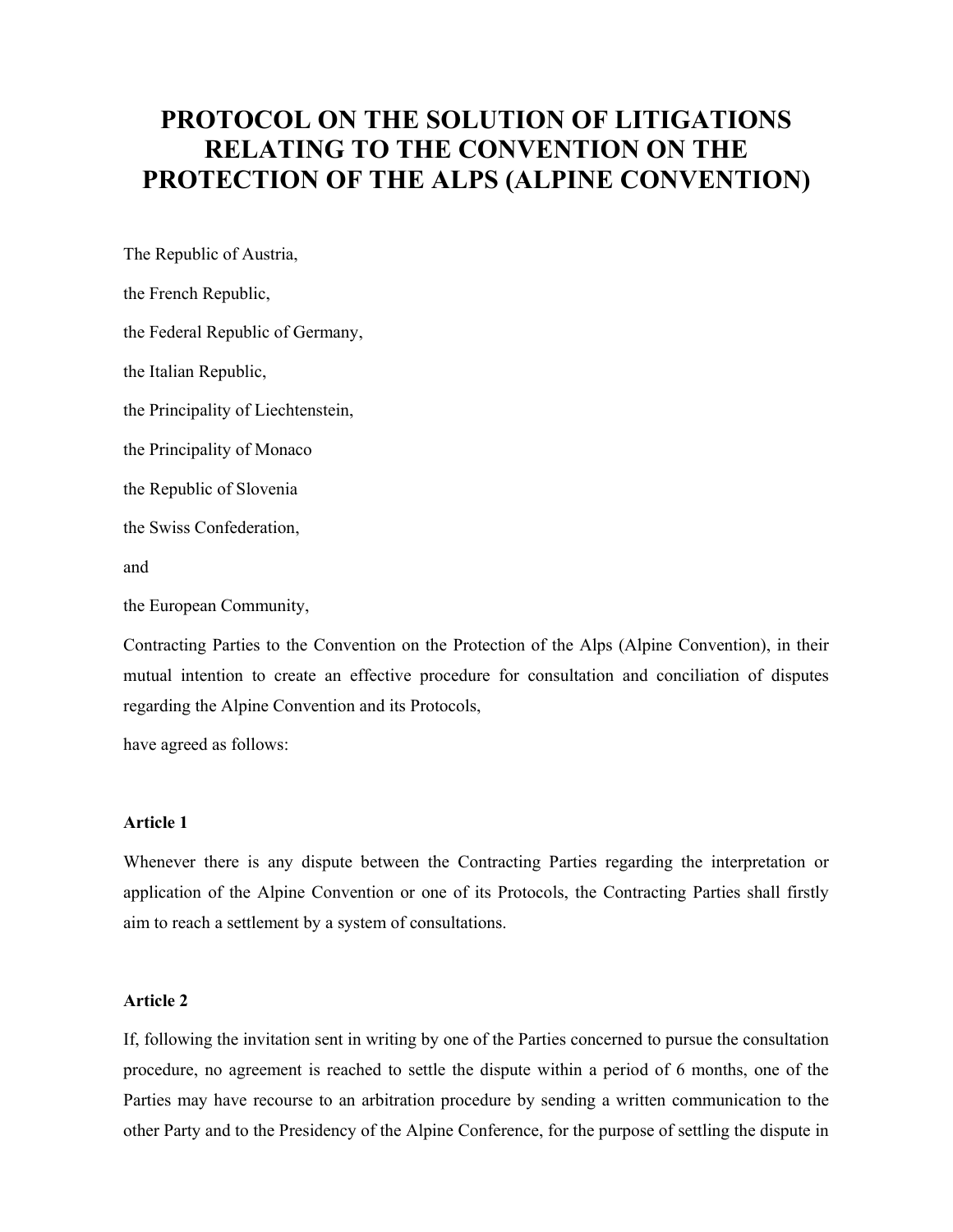accordance with the provisions set forth in this respect. The Presidency will immediately notify all the Contracting Parties.

# **Article 3**

To proceed with arbitration pursuant to article 2, an arbitration panel consisting of three members will be formed as follows:

- a) Each Disputant will nominate one member of the arbitration panel. If one of the Disputants does not nominate a member within 60 days of receiving the notification as at article 2 from the Presidency, the member will be nominated by the Secretary-General of the Permanent Court of Arbitration at The Hague within the following 30 days on request from the other Disputant.
- b) The Chairman of the arbitration panel will be nominated by mutual agreement between the two members designated in accordance with letter a) above. If no agreement is reached within 120 days of receiving the notification as at article 2 from the Presidency, the Chairman will be nominated by the Secretary-General of the Permanent Court of Arbitration at The Hague within a further 30 days on request from one of the Disputants.
- c) Once appointed, the members of the arbitration panel may only be dismissed by mutual agreement between the Disputants.
- d) The positions becoming vacant will be assigned by the methods prescribed for the initial nomination.

## **Article 4**

- 1. Each Contracting Party has the right to inform the arbitration panel of its opinion in relation to the dispute.
- 2. When a Contracting Party considers it has an interest of a juridical nature in relation to the object of the dispute, it may request to the arbitration panel to be allowed to intervene in the case.

# **Article 5**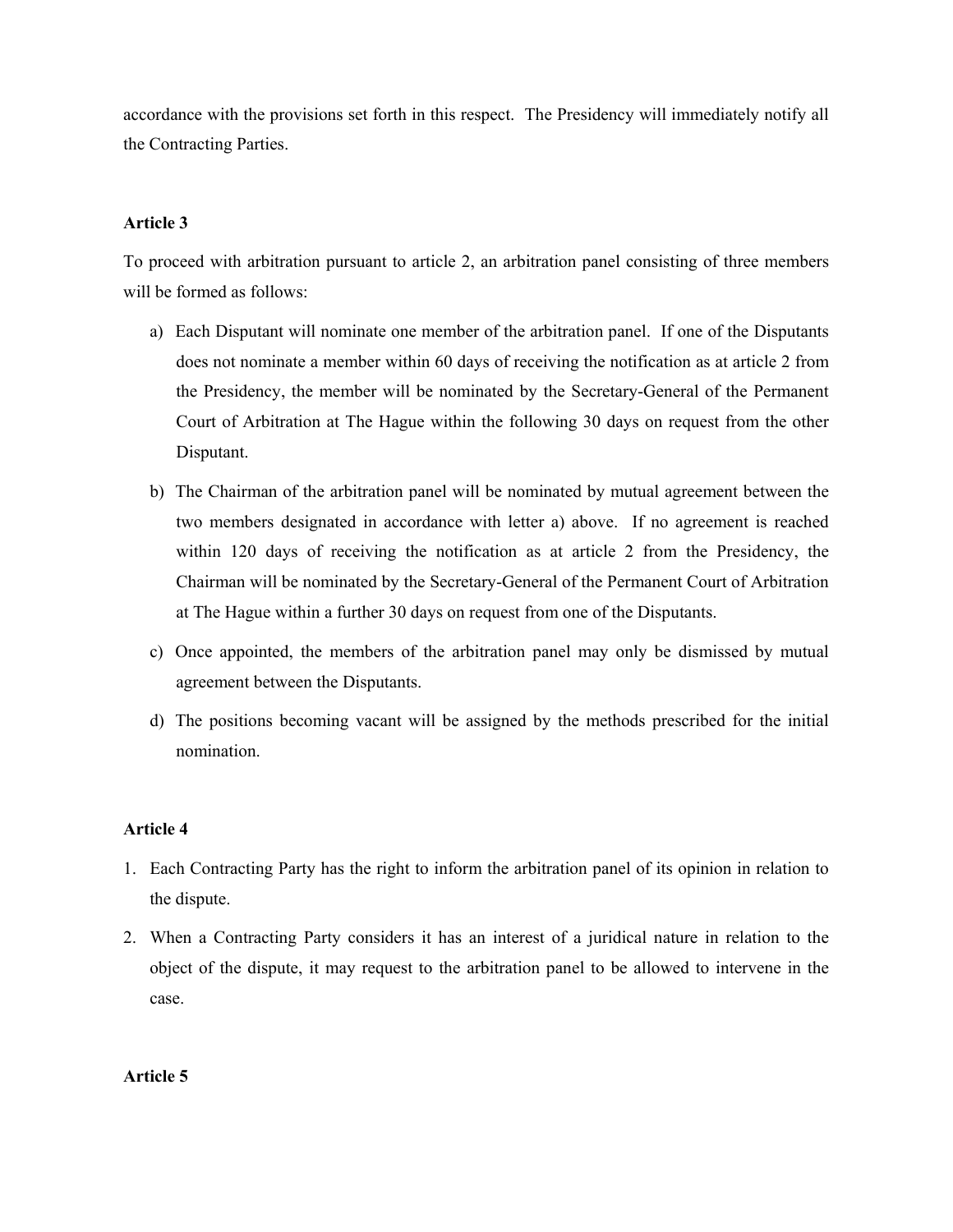Unless the Disputants decide otherwise, the arbitration court will determine its own Internal Regulations.

## **Article 6**

The Disputants shall refrain from adopting any measure that could compromise or prejudice the award of the arbitration panel. On request from one of the Disputants, the arbitration panel has the power to indicate cautionary measures that must be taken to protect the respective rights of each Disputant.

#### **Article 7**

Unless the Disputants have agreed otherwise, the arbitration court will define which language or official languages of the Alpine Convention will be used during the procedure.

#### **Article 8**

- 1. The Disputants shall facilitate the work of the arbitration panel and, specifically, using every means at their disposal:
	- a) they will provide the panel with all the relevant documents and information and
	- b) they will allow the panel, if necessary, to summon witnesses or experts and to receive their evidence.
- 2. All the documents and information submitted to the arbitration panel's attention by one of the Disputants must, by that Disputant, be simultaneously brought to the knowledge of the other Disputant.

## **Article 9**

The panel will pronounce its sentence in accordance with international law and the provision of the Alpine Convention and its Protocols.

**Article 10**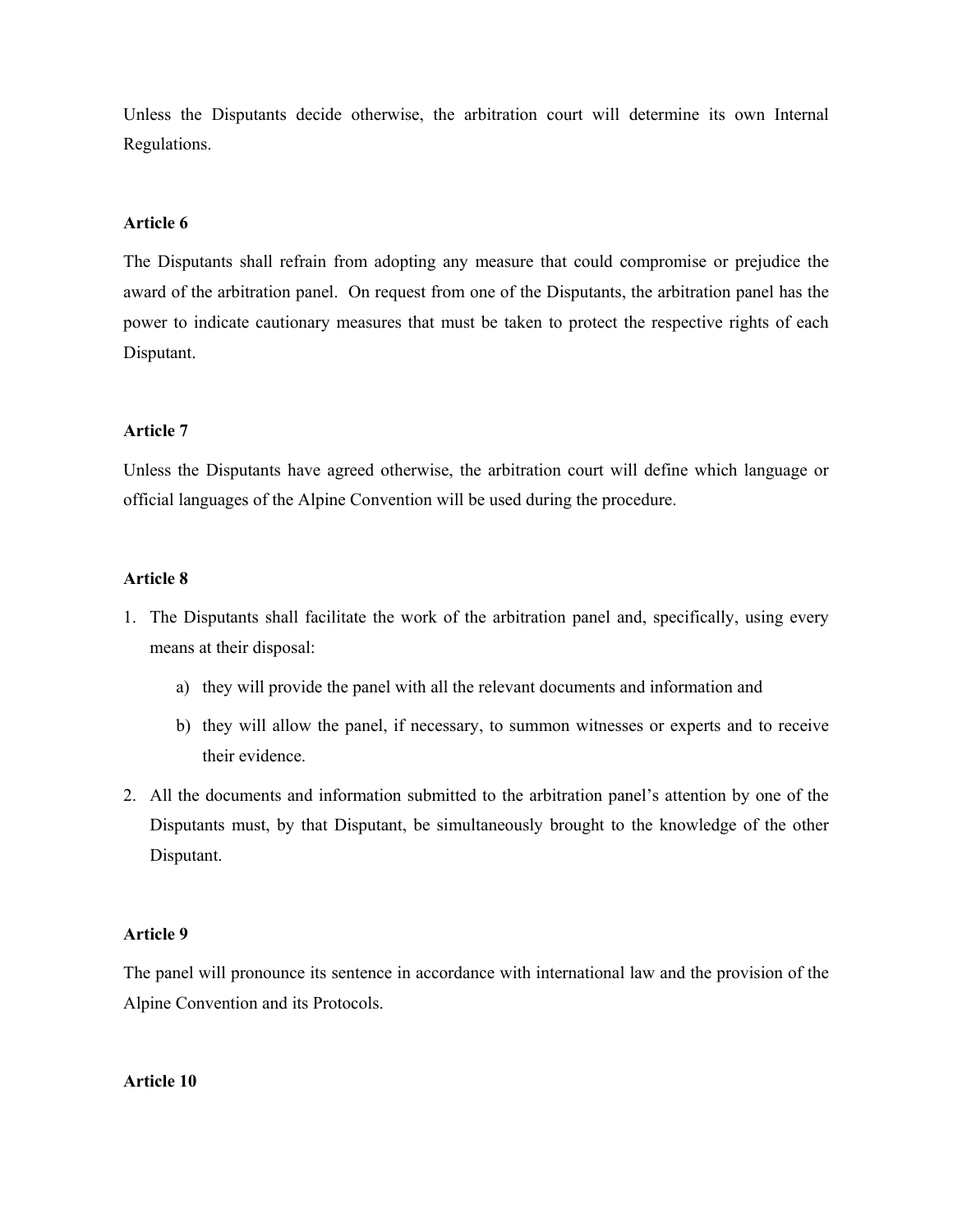The absence of one of the Parties or its lack of defence will not constitute an obstacle to continuing the proceedings. Before pronouncing the final sentence, the arbitration panel must ensure that the application is justified in terms both of substance and from a legal point of view.

#### **Article 11**

The arbitration panel will pronounce its definitive award within 6 months from the date it is fully constituted, unless deeming it necessary to defer the period for a maximum of 6 months.

## **Article 12**

Both as regards the legal issues arising from the arbitration proceedings and the substance matters, decisions reached by the arbitration panel are by a majority of its members. The arbitral award is final and binding on the Disputants. The arbitration panel must publish the motivations for such award. The Disputants shall promptly implement the arbitrations panel's decision.

#### **Article 13**

Unless the arbitration panel decides otherwise due to special circumstances in the specific case, the arbitration costs, including the fees to its arbitrators, will be equally borne by the Disputants.

#### **Article 14**

The Chairman of the arbitration panel shall inform the Disputants and the Presidency of the Alpine Conference about the result of the arbitral award. The President forwards the results of the award to the Contracting Parties and to the observers, in accordance with article 5 (5) of the Alpine **Convention** 

### **Article 15**

- 1. The denunciation of this Protocol is only admissible at the same time as denouncing the Alpine Convention.
- 2. However, this Protocol continues to be applicable to the denouncing Parties as regards the proceedings in progress on the date the denouncement comes into effect. These proceedings shall continue until their conclusion.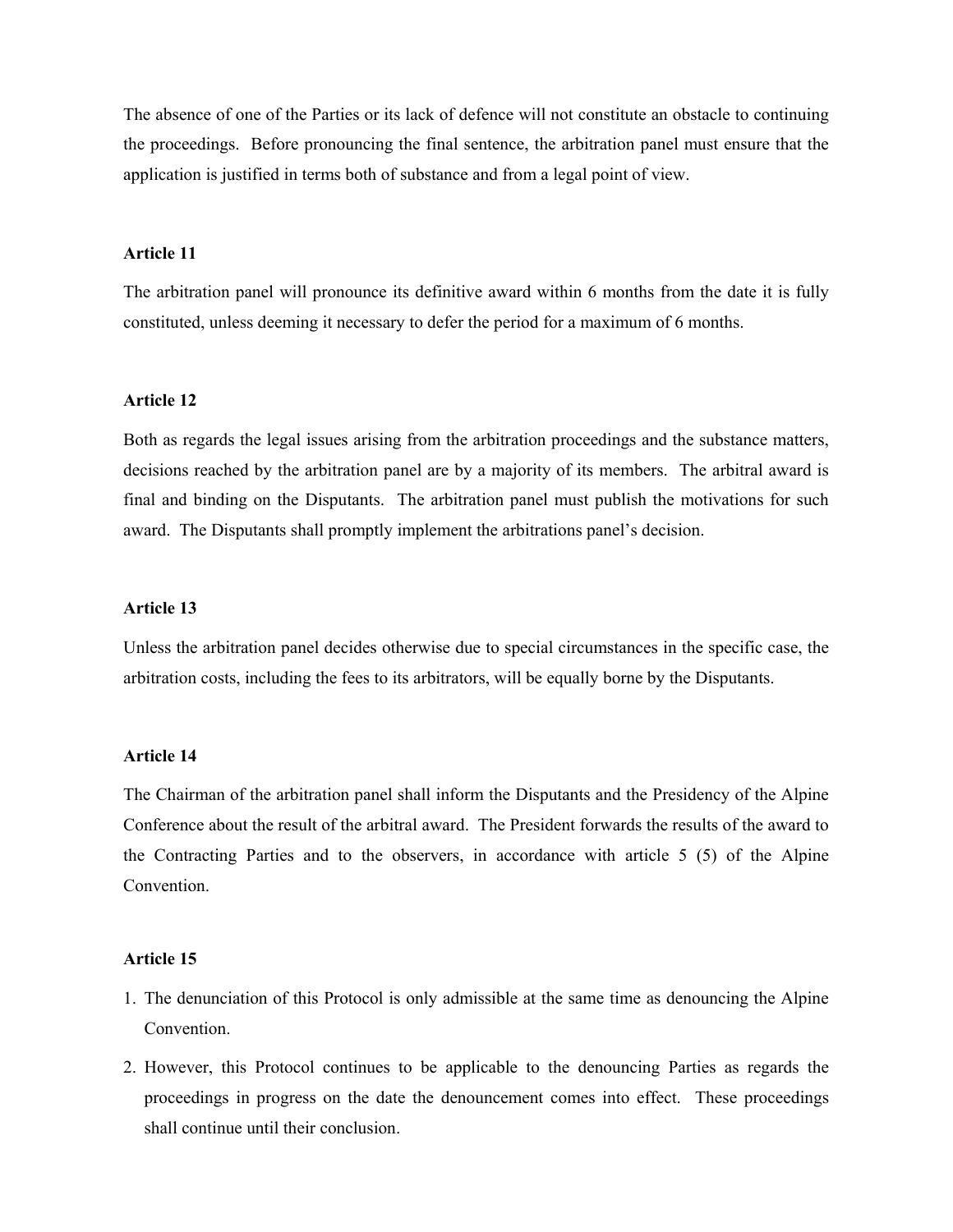# **Article 16**

- 1. This Protocol shall be open for signature by the Contracting Parties to the Alpine Convention and the European Community on 31 October 2000 and from 6 November 2000 in the Republic of Austria as the depositary.
- 2. This Protocol shall enter into force for the Contracting Parties which have expressed their agreement to be bound by the said Protocol three months after the date on which three States have deposited their instrument of ratification, acceptance or approval.
- 3. For Parties which express their agreement to be bound by the Protocol at a later date, the Protocol shall enter into force three months after the date of deposit of the instrument of ratification, acceptance or approval. After the entry into force of an amendment to the Protocol, any new Contracting Party to the said Protocol shall become a Contracting Party to the Protocol, as amended.

## **Article 17**

The depositary shall, in respect of this Protocol, notify each State referred to in the Preamble and the European Community of:

- a) each signature,
- b) the deposit of each instrument of ratification, acceptance or approval,
- c) each date of entry into force,
- d) each declaration made by a Contracting Party or signatory,
- e) each denunciation notified by a Contracting Party, including the date on which it becomes effective.

In witness whereof the undersigned, being duly authorised thereto, have signed this Protocol.